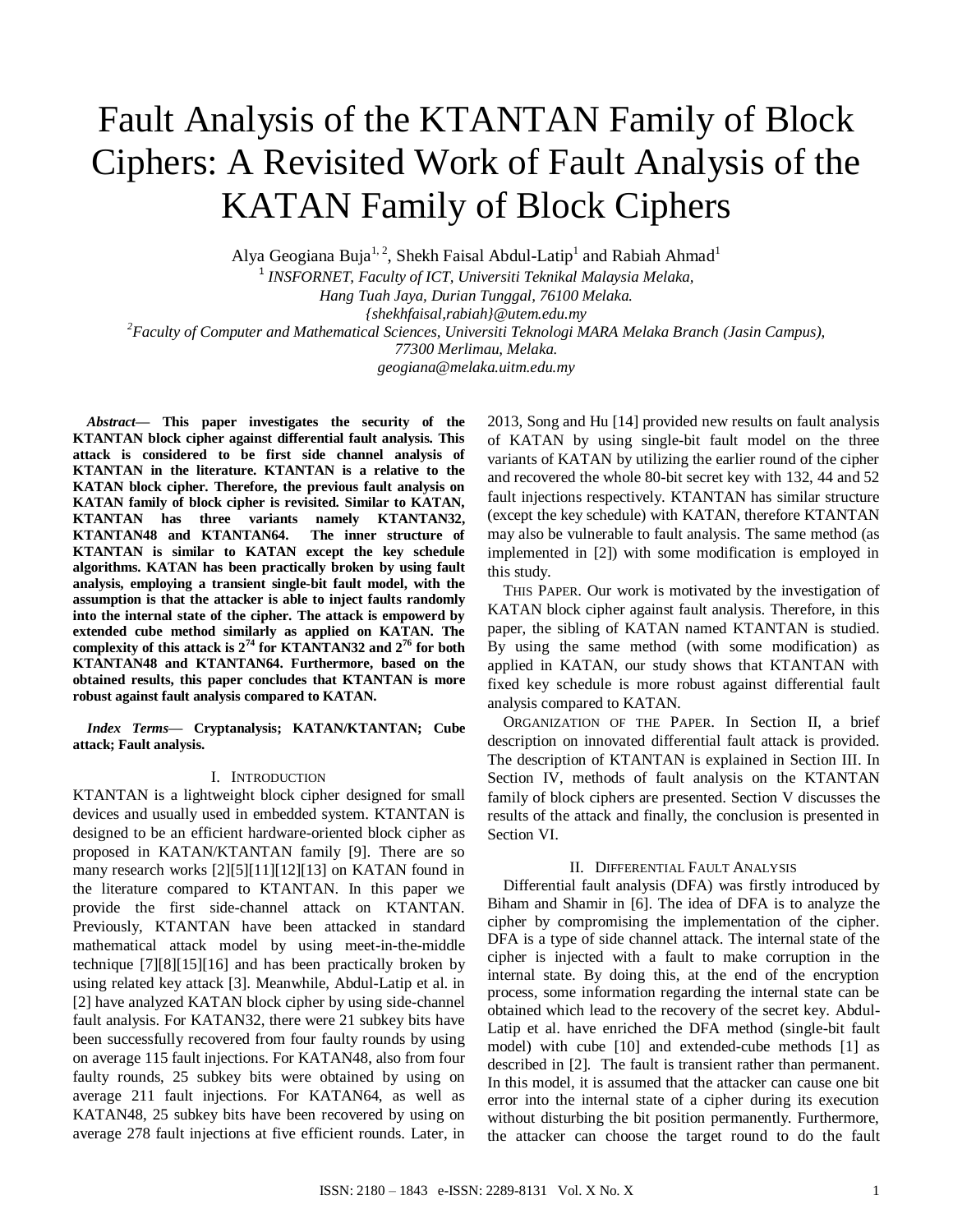injection. In this innovated method, the attacker can determine the position of the faulty bit in the internal state by using differential characteristics. This task is done by using cube of size 1 applying cube attack. Cube of size 1 in cube attack is equal to the standard differential in which we flip the value of a single bit of the internal state from 0 to 1 or vice versa through fault injection. By implementing cube attack, low degree polynomial (linear and quadratic) equations can be obtained. From the equations, to recover the secret key, only independent equations are chosen to be solved using, for example, Gaussian Elimination.

|                                        |                | KTANTAN32      | KTANTAN48      | KTANTAN64 |
|----------------------------------------|----------------|----------------|----------------|-----------|
| Chosen<br>bit to<br>enter $f_a$        | x1             | 12             | 18             | 24        |
|                                        | x2             | $\overline{7}$ | 12             | 15        |
|                                        | x3             | 8              | 15             | 20        |
|                                        | x4             | 5              | $\overline{7}$ | 11        |
|                                        | X <sub>5</sub> | 3              | 6              | 9         |
| <b>Chosen</b><br>bit to<br>enter $f_b$ | y1             | 18             | 28             | 38        |
|                                        | y2             | $\overline{7}$ | 19             | 25        |
|                                        | y3             | 12             | $21\,$         | 33        |
|                                        | y4             | 10             | 13             | $21\,$    |
|                                        | y5             | 8              | 15             | 14        |
|                                        | y6             | 3              | 6              | 9         |

Table 1: Position of Chosen Bits to Enter *f<sup>a</sup>* and *f<sup>b</sup>*

# III. A BRIEF DESCRIPTION OF KTANTAN

KTANTAN is a family of block ciphers that was designed to meet the requirements of small devices with limited resources [9]. There are three variants of KTANTAN named according to the block size; KTANTAN32, KTANTAN48 and KTANTAN64 with block size 32, 48 and 64 bits respectively. All variants accept 80-bit keys as the input. The differences between all variants are, first and definitely, the size of plaintext, P and the length of register L1 and L2. Besides, all the three variants can also be differentiated in terms of the position of bits that are chosen to enter nonlinear functions (as in Table 1) and the number of nonlinear functions used in each round. For KTANTAN32, the nonlinear functions, *f<sup>a</sup>* and *fb*, only used once while for KATAN48, in one round of the cipher the functions  $f_a$  and  $f_b$  are applied twice. First, a pair of nonlinear functions is executed, the registers are then updated, and then the two nonlinear functions are applied again by using the same round-key bits. In KATAN64, each round applies  $f_a$  and  $f_b$  three times. As presented in Algorithm 1, for encryption, the KTANTAN block cipher retrieves plaintext, round-key and irregular update sequence (IR) as the inputs and produces ciphertext, C as the output after 254 rounds, i.e the complete cycle of the encryption. The input plaintext is loaded into two registers, L1 and L2. Then, two nonlinear functions,  $f_a$  and  $f_b$  take place by choosing certain bit from the plaintext sequence to enter  $f_a$  and  $f_b$ . The two nonlinear functions,  $f_a$  and  $f_b$ , are shown in Equation (1) and (2).

$$
f_a(L_1) = L_1[xI] + L_1[x2] + (L_1[x3] \cdot L_1[x4]) + (L_1[x5] \cdot IR) + k_a
$$
 (1)

$$
f_b(L_2) = L_2 [yI] + L_2 [y2] + (L_2 [y3] \cdot L_2 [y4]) + (L_2 [y5] \cdot (2)
$$
  

$$
L_2 [y6]) + k_b
$$
 (2)

The position of chosen bit to enter the nonlinear functions is as presented in Table 1. As shown in Equation 1, in each round, *IR* is applied into *fa*. There are 508 subkey bits used in 254 round of KTANTAN. Each round requires two subkey bits; *k<sup>a</sup>* and  $k_b$ . These subkey bits are then used in  $f_a$  and  $f_b$ respectively. After completing  $f_a$  and  $f_b$ , the registers  $L_1$  and  $L_2$ are updated, where the *most significant bit (MSB)* falls into nonlinear function  $f_b$  and the *least significant bit (LSB)* is loaded with the output of two nonlinear functions (*LS*B of *L<sup>1</sup>* is the output of  $f_b$  and otherwise). At the end, ciphertext, C is generated. KTANTAN is the sibling of KATAN. The structure is same for both KATAN and KTANTAN (refer Figure 1 in Appendix). The only different is the key schedule. The key schedule for KTANTAN is fixed while for KATAN, the key schedule is repeatedly clocked as the *linear-feedback shift register (LFSR)* which is clocked twice after two subkey;  $k_a$  and  $k_b$  which are  $2_i$  and  $2_{i+1}$  are extracted.

| <b>Algorithm 1 KTANTAN Encryption</b>                             |  |  |  |
|-------------------------------------------------------------------|--|--|--|
| INPUT:Round-key(ka and kb), irregular update, IR and plaintext, P |  |  |  |
| OUTPUT: Ciphertext, C                                             |  |  |  |
| 1: Load plaintext, P into L1 and L2                               |  |  |  |
| For $r = 0$ to 253 do<br>2:                                       |  |  |  |
| 3:<br>Get ka and kb                                               |  |  |  |
| 4:<br>Apply fa and fb                                             |  |  |  |
| 5:<br>Update L1 and L2                                            |  |  |  |
| Update round counting LFSR, T<br>6:                               |  |  |  |
| End For<br>7:                                                     |  |  |  |
| 8: Generate ciphertext, C                                         |  |  |  |

The 80-bit secret key in KTANTAN are treated in the form of five words with 16 bits each. From each word, by using a MUX16to1, the same bits of *MSB* are chosen. Then, out of the five bits, only one bit is chosen. Let 80-bit key is denoted as  $K = w_4 / |w_3| / |w_2| / |w_1| / w_0$ , whereby the least significant bit of  $w_0$  is the least significant bit of *K*, and the most significant bit of *w<sup>4</sup>* is the most significant bit of *K*. Then, let denote *T* as the round-counting *LFSR*  $(T_7)$  is the most significant bit), then, let  $a_i$  = MUX16to1( $w_i$ ,  $T_7T_6T_5T_4$ ), where MUX16to1( $x$ ,  $y$ ) gives the  $y_{th}$  bit of x. The  $k_a$  and  $k_b$  of KTANTAN are as in Equation (3) and (4).

$$
k_a = -T_3 \cdot -T_2 \cdot (a_0) + (T_3 \text{ OR } T_2) \cdot \text{MUX4tol}(a_4a_3a_2a_1, T_1T_0)
$$
(3)

$$
k_b = \sim T_3 \cdot T_2 \cdot (a_4) + (T_3 \cdot OR \sim T_2) \cdot MUX4tol(a_3a_2a_1a_0, \sim T_1 \sim T_0)
$$
 (4)

As stated in [9] only one bit is used twice, 15 bits are used four times, and the remaining 64 bits are used 3 times. Most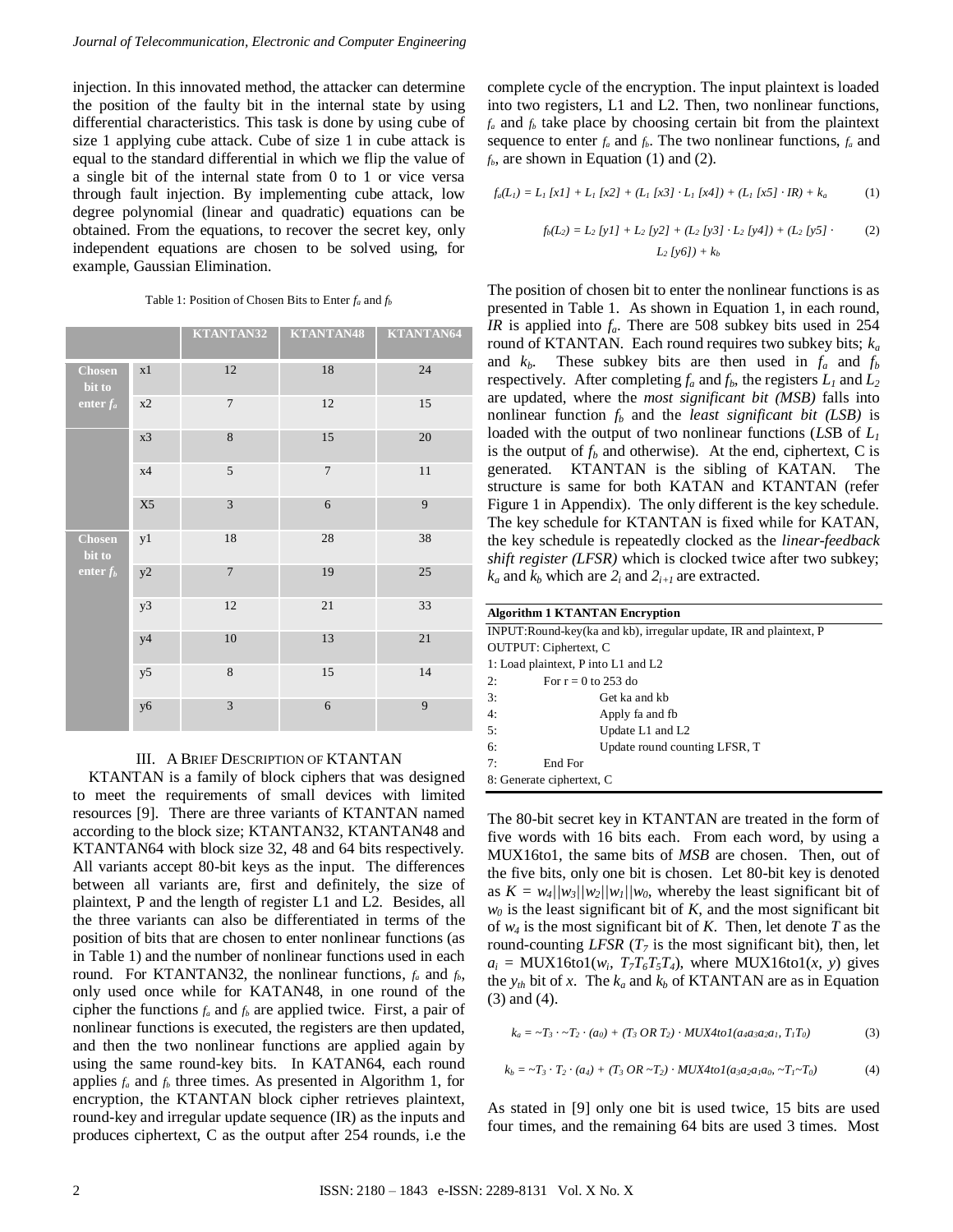of the bits are used at least five times. Further detail of key bits used in 254 rounds of KTANTAN can be found in [9].

3, 4 and 5, later all obtained linearly independent equations is solved by using Gaussian Elimination to recover the key bits.

Table 2: *Irregular Update Sequence (IR)* of KTANTAN

| Round       | <b>IR</b>           | Round       | <b>IR</b>           | Vari       |
|-------------|---------------------|-------------|---------------------|------------|
| $0 - 9$     | 1,1,1,1,1,1,1,0,0,0 | $130 - 139$ | 1,0,1,0,0,1,1,1,0,0 | <b>KTA</b> |
| $10 - 19$   | 1,1,0,1,0,1,0,1,0,1 | $140 - 149$ | 1,1,0,1,1,0,0,0,1,0 | <b>KTA</b> |
| $20 - 29$   | 1,1,1,0,1,1,0,0,1,1 | $150 - 159$ | 1,1,1,0,1,1,0,1,1,1 | <b>KTA</b> |
| $30 - 39$   | 0,0,1,0,1,0,0,1,0,0 | $160 - 169$ | 1,0,0,1,0,1,1,0,1,1 | <b>KTA</b> |
| $40 - 49$   | 0,1,0,0,0,1,1,0,0,0 | $170 - 179$ | 0,1,0,1,1,1,0,0,1,0 | <b>KTA</b> |
| $50 - 59$   | 1,1,1,1,0,0,0,0,1,0 | $180 - 189$ | 0,1,0,0,1,1,0,1,0,0 | <b>KTA</b> |
| $60 - 69$   | 0,0,0,1,0,1,0,0,0,0 | $190 - 199$ | 0,1,1,1,0,0,0,1,0,0 | <b>KTA</b> |
| $70 - 79$   | 0,1,1,1,1,1,0,0,1,1 | $200 - 209$ | 1,1,1,1,0,1,0,0,0,0 | <b>KTA</b> |
| $80 - 89$   | 1,1,1,1,0,1,0,1,0,0 | $210 - 219$ | 1,1,1,0,1,0,1,1,0,0 | <b>KTA</b> |
| $90 - 99$   | 0,1,0,1,0,1,0,0,1,1 | $220 - 229$ | 0,0,0,1,0,1,1,0,0,1 |            |
| $100 - 109$ | 0,0,0,0,1,1,0,0,1,1 | $230 - 239$ | 0,0,0,0,0,0,1,1,0,1 | <b>KTA</b> |
| $110 - 119$ | 1,0,1,1,1,1,1,0,1,1 | $240 - 249$ | 1,1,0,0,0,0,0,0,0,1 | <b>KTA</b> |
| $120 - 129$ | 1,0,1,0,0,1,0,1,0,1 | $250 - 253$ | 0,0,1,0             | <b>KTA</b> |
|             |                     |             |                     |            |

The comparisons between previous results and our new results on KTANTAN are listed in Table 3. As presented, the previous works are based on attacks in standard and related key attack model. In our study we provide the first sidechannel attack on KTANTAN.

## IV. DIFFERENTIAL FAULT ANALYSIS ON KTANTAN

 In this paper we apply the attack that was proposed and used by Abdul-Latip et al [2] on KTANTAN family of block ciphers. The original proposal [9] of the cipher and also the referred bit-sliced implementation [5] as used in KATAN were also applied in this work. The same fault model i.e. transient single-bit fault model is used. However we only consider our attack in abstract model. We assume that the attacker is able to inject a single bit fault into the internal state. The attacker is free to choose the target round to inject the fault. The fault is randomly injected into the internal state as the attacker is not able to hit the specific target of the internal state. By using this method, it allows us to extract enough number of independent linear and quadratic equations that are solvable. Then, to recover the 80-bit secret key of KTANTAN, the key schedule of KTANTAN is used.

 The procedure of the attack is presented in Algorithm 2. As listed in Algorithm 2, there are three steps of differential fault attack in this study. The attack requires plaintext and ciphertext as the input. To obtain low degree polynomial equation, extended cube method is applied. As in Algorithm

| <b>Variant</b>   | <b>Time</b><br>Complexity | <b>Attack</b><br><b>Model</b> | <b>Technique</b><br>of Attack | <b>Reference</b> |
|------------------|---------------------------|-------------------------------|-------------------------------|------------------|
| <b>KTANTAN32</b> | $2^{74}$                  | Side<br>channel               | Differential<br>fault attack  | Section5         |
| <b>KTANTAN48</b> | $2^{76}$                  |                               |                               | This paper       |
| <b>KTANTAN64</b> | $2^{76}$                  |                               |                               |                  |
| <b>KTANTAN32</b> | $2^{52}$                  | Related<br>Key                | Related key                   | [3]              |
| <b>KTANTAN48</b> | $2^{44}$                  |                               |                               |                  |
| <b>KTANTAN64</b> | $2^{42}$                  |                               |                               |                  |
| <b>KTANTAN32</b> | $2^{75.170}$              | Standard                      | Meet-in-the-<br>middle attack | [8]              |
| <b>KTANTAN48</b> | $2^{75.044}$              |                               | (MITM)                        |                  |
| <b>KTANTAN64</b> | $2^{75.584}$              |                               | $(3$ -subset<br>MITM)         |                  |
| <b>KTANTAN32</b> | $2^{72.9}$                |                               | Meet-in-the-<br>middle attack | $[15]$           |
| <b>KTANTAN48</b> | $2^{73.8}$                |                               | (MITM)                        |                  |
| <b>KTANTAN64</b> | $2^{74.4}$                |                               | (Improved<br>MITM)            |                  |
| <b>KTANTAN32</b> | $2^{68:06}$               |                               | Meet-in-the-<br>middle attack | [16]             |
| <b>KTANTAN48</b> | $2^{70:92}$               |                               | (MITM)                        |                  |
| <b>KTANTAN64</b> | $2^{73:09}$               |                               | (Guess then<br>MITM)          |                  |

The differential fault attack applied in this study uses extended cube method as described in [1] and [2]. The subkey can be recovered by solving simple independent linear and quadratic equations in GF(2) from master polynomials.

| <b>Algorithm 2 Differential Fault Attack on KTANTAN</b> |                                                                                                        |  |  |  |  |
|---------------------------------------------------------|--------------------------------------------------------------------------------------------------------|--|--|--|--|
|                                                         | <b>INPUT:</b> Plaintext, ciphertext                                                                    |  |  |  |  |
|                                                         | <b>OUTPUT:</b> Recovered subkey                                                                        |  |  |  |  |
| 1:                                                      | Extended Cube (cube of size 1)                                                                         |  |  |  |  |
| 2:                                                      | Solve all gathered linearly independent equations that contain<br>subkey by using Gaussian Elimination |  |  |  |  |
| 3:                                                      | List all recovered subkey                                                                              |  |  |  |  |

The master polynomial is assumed as a black box and is shown as in Equation (5).

$$
p(x_1,\ldots,x_n)=t_1\cdot pS(i)+q(x_1,\ldots,x_n) \qquad (5)
$$

where;

 $p(x_1, \ldots, x_n)$  is the master polynomial,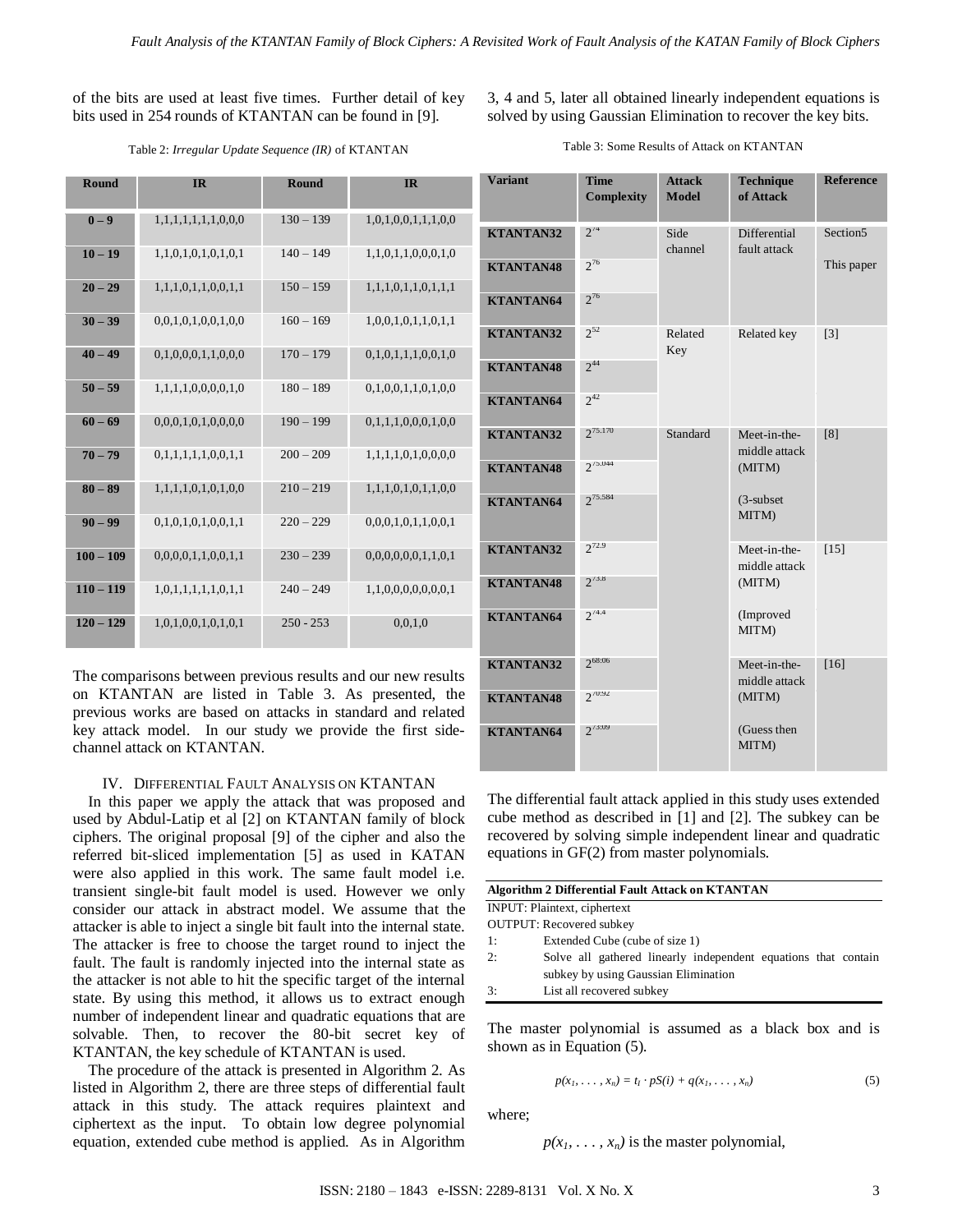$x_i, \ldots, x_n$  is the secret and public variables,

 $t_I$  is the maxterm if superpoly in  $p$  is linear polynomial,

 $pS(i)$  is the superpoly of  $t_I$  in  $p$ ,

 $q(x_1, \ldots, x_n)$  consists of monomials that misses at least one variable from *t<sup>I</sup>*

Therefore, same as using the linearization method, as we consider that the fault occurred in the earlier round and there might be a too complex polynomial exists, we used cube based method in this work. We assume that the master polynomial as the black box. Therefore, in Algorithm 3, we define all input in the register (L1, L2 and key register) as the new variables. Then, by using cube size 1, which equal to singlebit fault model, we compute the differential of the ciphertext by XORing faulty and non-faulty ciphertext bits. The generated linear and quadratic equations stored in text file.

| <b>Algorithm 3 Extracting Low Degree Polynomial Equations</b> |                                                            |  |  |  |  |  |
|---------------------------------------------------------------|------------------------------------------------------------|--|--|--|--|--|
| <b>INPUT:</b> Plaintext and secret key                        |                                                            |  |  |  |  |  |
| <b>OUTPUT:</b> Linear and quadratic equation                  |                                                            |  |  |  |  |  |
| $\pm$                                                         | Define each bit in registers L1 and L2 and key bits as new |  |  |  |  |  |
|                                                               | variables                                                  |  |  |  |  |  |
| $\sim$                                                        | .                                                          |  |  |  |  |  |

- 2: Apply cube based method
- 3: Collect all linear and quadratic equation

To determine the faulty-bit positions of the internal state, we use differential characteristics (refer Algorithm 4). The difference characteristic corresponding to any bit position of the internal state of a cipher is a string that was obtained by *XORing* the non-faulty *ciphertext* and the faulty *ciphertext*.

| <b>Algorithm 4 Fault Position Determination</b> |                                                                      |  |  |  |
|-------------------------------------------------|----------------------------------------------------------------------|--|--|--|
|                                                 | INPUT: Non-faulty ciphertext and faulty ciphertext                   |  |  |  |
|                                                 | OUTPUT: Difference characteristic                                    |  |  |  |
| 1:                                              | Construct a difference characteristic for each internal state bit by |  |  |  |
|                                                 | referring to the error propagation of faulty bit.                    |  |  |  |
| 2:                                              | Represent difference values 0 and 1 respectively for the             |  |  |  |
|                                                 | corresponding characteristic bits with probability 1, while the -    |  |  |  |
|                                                 | sign represents unknown values (i.e. can be either 0 or 1). Constant |  |  |  |
|                                                 | 0 and constant 1 superpolys indicate values 0 and 1 in the           |  |  |  |
|                                                 | difference characteristic bits respectively                          |  |  |  |
| 3:                                              | Find this exact position of faulty bit                               |  |  |  |

Next, as shown in Algorithm 5, is the algorithm to find efficient rounds, we determine the distribution of the linear and quadratic equations that can be obtained from non-faulty and faulty *ciphertext* differential when bits of the internal state;  $L_1L_2$  is induced by a fault bit by bit (one bit at one time). From the distribution chart, KTANTAN same as KATAN yields high number of quadratic equations compared to linear equations.

**Algorithm 5 Finding Effective Rounds for Fault Induction** INPUT: Faulty bit

- OUTPUT: Distribution number of linear and quadratic equation
- 1: Apply cube and extended cube methods considering cubes of size 1
- 2: Determine the rounds which contain a high number of quadratic and linear equation
- 3: Analyze the distribution of the linear and quadratic

Agreed with [2], the fault attack on KTANTAN is well done if faults are induced into the internal state within these specific effective rounds (round that contain high number of linear and quadratic equations).

# V. FINDINGS AND DISCUSSIONS

After applying differential fault attack on KTANTAN, we managed to obtain similar distribution of linear and quadratic equation for all variant of KTANTAN same as KATAN [2]. In addition, the differential characteristics constructed in our work are also similar with KATAN in [2]. Besides, the polynomial obtained from each efficient round as in KATAN is also similar except for the key bits. The comparison of the appeared subkey bit in the polynomial equations is as in Table 4. The same findings on differential characteristics and distribution of linear and quadratic equations of KTANTAN and KATAN are because they are composed of the same inner structure.

| Table 4: Comparison of Subkey Bit Indices Appeared in the Polynomial |
|----------------------------------------------------------------------|
| Equations of KTANTAN and KATAN                                       |

| <b>Variants</b>                   | <b>Faulty</b><br><b>bit</b> | <b>Ciphertext</b><br><b>Bit</b><br><b>Differential</b> | <b>KTANTAN</b>                                  | <b>KATAN</b>                                         |
|-----------------------------------|-----------------------------|--------------------------------------------------------|-------------------------------------------------|------------------------------------------------------|
| <b>KTANTAN/</b><br>KATAN32        | s <sub>1</sub>              | c22                                                    | $s23 + s28 +$<br>$k15 +$<br>$s21 * s24 + 0$     | $s23 +$<br>$s28 +$<br>$k492 +$<br>s21s24             |
| <b>KTANTAN/</b><br>KATAN32        | s2                          | c23                                                    | $s24 + s29 +$<br>$k31 +$<br>$s22*s25$           | $s24 +$<br>$s29 +$<br>$k490 +$<br>s22s25             |
| <b>KTANTAN/</b><br>KATAN48        | s <sub>5</sub>              | c34                                                    | $s38 + s44 +$<br>$k31 +$<br>$s33*_{s41}$        | $s38 +$<br>$s44 +$<br>$k494 +$<br>s33s41             |
| <b>KTANTAN/</b><br><b>KATAN48</b> | s8                          | c37                                                    | $s41 + s47 +$<br>$k63 +$<br>$s36* s44$          | $s41 +$<br>$s47 +$<br>$k492 +$<br>s36s44             |
| <b>KTANTAN/</b><br>KATAN64        | s41                         | c <sub>5</sub>                                         | $s19 + s32 +$<br>$k63 + s3*s8$<br>$+ s15 * s27$ | $s19 +$<br>$s32 +$<br>$k497 +$<br>$s3s8 +$<br>s15s27 |
| <b>KTANTAN/</b><br>KATAN64        | s42                         | c6                                                     | $s20 + s33 +$<br>$k63 + s4*s9$<br>$+ s16 * s28$ | $s20 +$<br>$s33 +$<br>$k495 +$<br>$s4s9 +$<br>s16s28 |

At round,  $r = 211$  until  $r = 253$ , the lowest subkey bit index was k14 and the highest is k63, while for KATAN, the lowest index is k474 and the highest is k500. All subkey bits are found began to appear in quadratic equations. The result of differential fault attack on the three variants of KTANTAN is summarized in Table 5. As shown in Table 5, only six subkey bits have been found for KTANTAN32 which requires on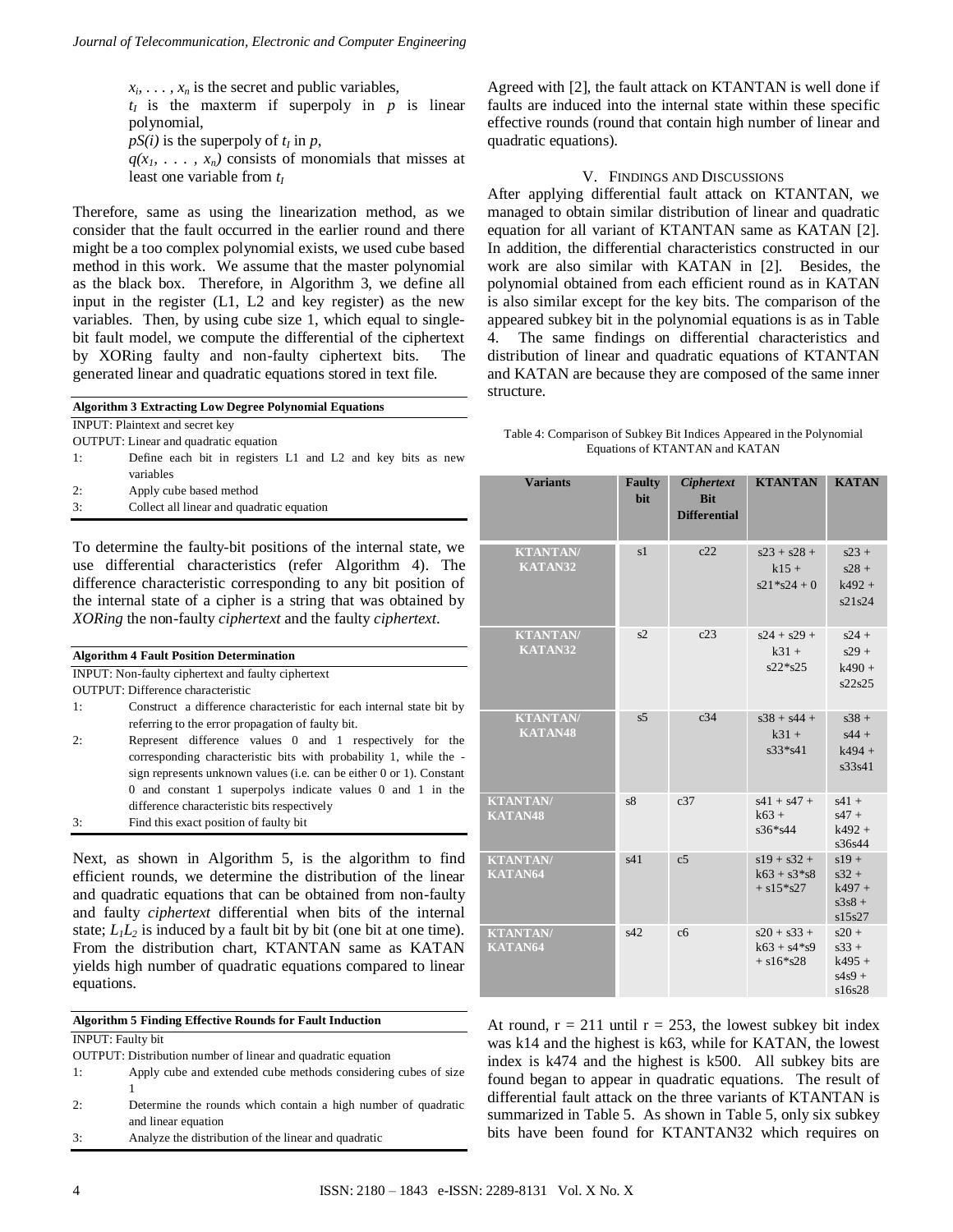average of 115 fault injections at  $r = 231, 237, 243$  and 249. For KTANTAN48 and KTANTAN64, only four subkey bits have been recovered with 211 and 278 fault injections respectively. For KTANTAN48 the subkey bits appeared at round r = 234, 238, 242, 246 and 250 and for KTANTAN64, the subkey bits recovered at  $r = 236$ , 238, 242, 246 and 250. More information about the findings obtained for KTANTAN32 can be found in Table 6 - 9 for KTANTAN32 (as in Appendix).

| Table 5: Results of Differential Fault Attack on KTANTAN |  |
|----------------------------------------------------------|--|
|----------------------------------------------------------|--|

| <b>Variant</b> | <b>Complexity</b> | Number<br>of Fault<br><b>Injection</b> | <b>Faulty</b><br>Round, r     | <b>Recovered</b><br><b>Key</b>  |
|----------------|-------------------|----------------------------------------|-------------------------------|---------------------------------|
| KTANTAN32      | $2^{74}$          | 115                                    | 231, 237,<br>243, 249         | k14. k15. k31.<br>k47, k60, k63 |
| KTANTAN48      | $2^{76}$          | 211                                    | 234, 238,<br>242, 246,<br>250 | k15, k31, k47,<br>k63           |
| KTANTAN64      | $2^{76}$          | 278                                    | 236, 238,<br>242, 246,<br>250 | k15, k31, k47,<br>k63           |

## VI. CONCLUSION

This paper presents the first differential fault attack on KTANTAN family of block cipher. By applying the same method as applied in KATAN which is transient single-bit fault model, the results obtained conclude that KTANTAN is more robust compared to KATAN against differential fault attack with less key bits can be recovered. The results by using side channel differential fault attack yields the attack complexity  $2^{74}$  on KTANTAN32 and  $2^{76}$  (for KTANTAN48 and 64). Meanwhile, for KATAN32/48/64, the complexity of the attack is  $2^{59}$  for KATAN32 and  $2^{55}$  (for KATAN48 and 64). The "burnt" key in the key schedule of KTANTAN helps in reducing the number of key bits that can be recovered by using differential fault attack. Further research and investigation on KATAN and KTANTAN key schedules are strongly recommended.

#### **APPENDIX**



Figure 1: Structure of KATAN/KTANTAN

Table 6 - 9 shows the polynomial equations obtained at round,  $r = 231, 237, 243, 249$  for KTANTAN32.

#### Table 6: Findings at  $r = 231$

| <b>Faulty Bit in</b><br><b>Internal</b><br><b>State</b> | <b>Ciphertext</b><br><b>Bit</b><br><b>Differential</b> | Polynomial<br><b>Equation</b> |
|---------------------------------------------------------|--------------------------------------------------------|-------------------------------|
| s8                                                      | c7                                                     | s10                           |
| S <sub>9</sub>                                          | c8                                                     | s11                           |
| <b>S10</b>                                              | c <sub>9</sub>                                         | s12                           |
| <b>S11</b>                                              | c17                                                    | s <sub>9</sub>                |
| <b>S19</b>                                              | c28                                                    | s22                           |
| <b>S20</b>                                              | c29                                                    | s23                           |
| <b>S21</b>                                              | c30                                                    | s24                           |
| S <sub>22</sub>                                         | c <sub>31</sub>                                        | s25                           |

Table 7: Findings at  $r = 237$ 

| <b>Faulty Bit</b> | <b>Ciphertext Bit</b> | <b>Polynomial Equation</b>         |
|-------------------|-----------------------|------------------------------------|
| in Internal       | <b>Differential</b>   |                                    |
| <b>State</b>      |                       |                                    |
| s1                | c28                   | $s19 + s23 + s28 + k15 + s21s24$   |
|                   | c24                   | $s22 + s26 + s31 + k63 + s24s27$   |
|                   | c6                    | sб                                 |
|                   | c4                    | $s4 + s15 + k47 + s0s5 + s7s9$     |
| s2                | c29                   | $s20 + S24 + s29 + k31 + s22s25$   |
|                   | c27                   | s4                                 |
|                   | c25                   | s <sub>0</sub>                     |
|                   | c <sub>5</sub>        | $s5 + s16 + k63 + s1s6 + s8s10$    |
| s <sub>3</sub>    | c30                   | $s25 + s30 + k31 + s23s26$         |
|                   | c28<br>c26            | s <sub>5</sub><br>s1               |
|                   | c12                   | s8                                 |
|                   | c6                    | $s6 + s17 + k63 + s2s7 + s9s11$    |
| s4                | c27                   | s2                                 |
|                   | c7                    | $s7 + s18 + k31 + s3s8 + s10s12$   |
| s <sub>5</sub>    | c30                   | s7                                 |
|                   | c28                   | s <sub>3</sub>                     |
|                   | c21                   | $s21 + s26 + k60 + s19s22$         |
|                   | c8                    | s19                                |
| s <sub>9</sub>    | c2                    | s11                                |
| s10               | c12                   | s12                                |
| s11               | c7                    | s <sub>9</sub>                     |
| s12               | c12                   | s10                                |
| s19               | c22                   | s22                                |
| s20               | c23                   | s23                                |
| s21               | c24                   | s24                                |
| s22               | c25                   | s25                                |
| s23               | c26                   | s26                                |
|                   | c12                   | s20                                |
| s24               | c27                   | s27                                |
|                   | c20                   | $s7 + s18 + s22 + s27 + k14 + k31$ |
|                   |                       | $+$ s3s8 + s10s12 + s20s23 + 1     |
|                   | c13                   | s21                                |